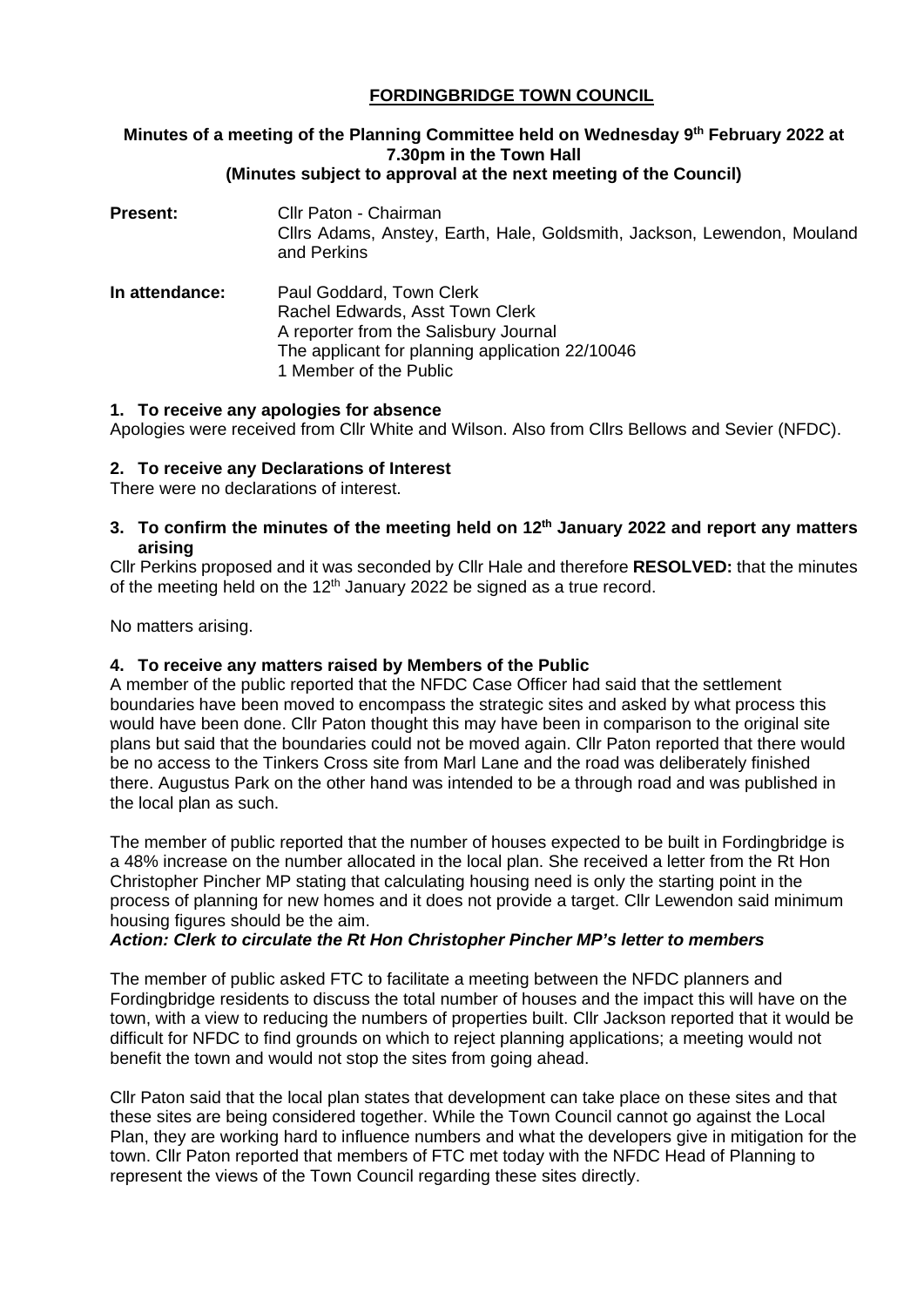## **5. To report any Results on Planning Applications, Appeals, Tree Works Applications & Tree Preservation Orders made**

### **Application 21/11256**

| SITE:        | KINGFISHER COTTAGE, SALISBURY ROAD, BURGATE,                                             |  |
|--------------|------------------------------------------------------------------------------------------|--|
|              | FORDINGBRIDGE SP6 1LX                                                                    |  |
| DESCRIPTION: | Change of use of existing leisure building to holiday let; windows to<br>south elevation |  |
| DECISION:    | Refused                                                                                  |  |

#### **Application 21/11502**

| SITE:               | 16 PEMBRIDGE ROAD, FORDINGBRIDGE SP6 1QJ |
|---------------------|------------------------------------------|
| <b>DESCRIPTION:</b> | Single-storey rear extension             |
| DECISION:           | <b>Granted Subject to Conditions</b>     |

#### **Application 21/11623**

| SITE:               | THE DAIRY PARLOUR, SOUTHAMPTON ROAD, EAST MILLS,                                                       |  |
|---------------------|--------------------------------------------------------------------------------------------------------|--|
|                     | <b>FORDINGBRIDGE SP6 2JP</b>                                                                           |  |
| <b>DESCRIPTION:</b> | Porch; rear two-storey extension, to form family sunroom on ground<br>floor with office to first floor |  |
|                     |                                                                                                        |  |
| DECISION:           | <b>Granted Subject to Conditions</b>                                                                   |  |

### **Application 21/11103**

| SITE:               | Land at MIDGHAM FARM, MIDGHAM ROAD, FORDINGBRIDGE<br>SP6 3BY                                                                                         |
|---------------------|------------------------------------------------------------------------------------------------------------------------------------------------------|
| <b>DESCRIPTION:</b> | Construction of 3 no. detached residential dwellings with associated<br>ground and landscaping works; demolition of an existing agricultural<br>barn |
| DECISION:           | Withdrawn by Applicant                                                                                                                               |

### **Application 21/11713**

| SITE:               | 168 STATION ROAD, FORDINGBRIDGE SP6 1DS                               |  |
|---------------------|-----------------------------------------------------------------------|--|
| <b>DESCRIPTION:</b> | Fenestration alterations & internal alterations to annexe (Lawful     |  |
|                     | development certificate that permission is not required for proposal) |  |
| DECISION:           | Was lawful in part                                                    |  |

#### **Appeal Decisions**

No appeal decisions.

#### **Tree Work Decisions**

| Case Ref:              | CONS/21/0637                                                 |
|------------------------|--------------------------------------------------------------|
| <b>Proposed Works:</b> | Willow x 1 - Reduce                                          |
|                        | Mixed hedge - Reduce                                         |
| Site Address:          | Fordingbridge Hospital, Bartons Road, Fordingbridge, SP6 1JD |
| Decision:              | Raise No Objections                                          |
| Case Ref:              | CONS/21/0617                                                 |
| Proposed Works:        | Poplar x 7 Reduce                                            |
|                        | Ash x 1 Fell                                                 |
|                        |                                                              |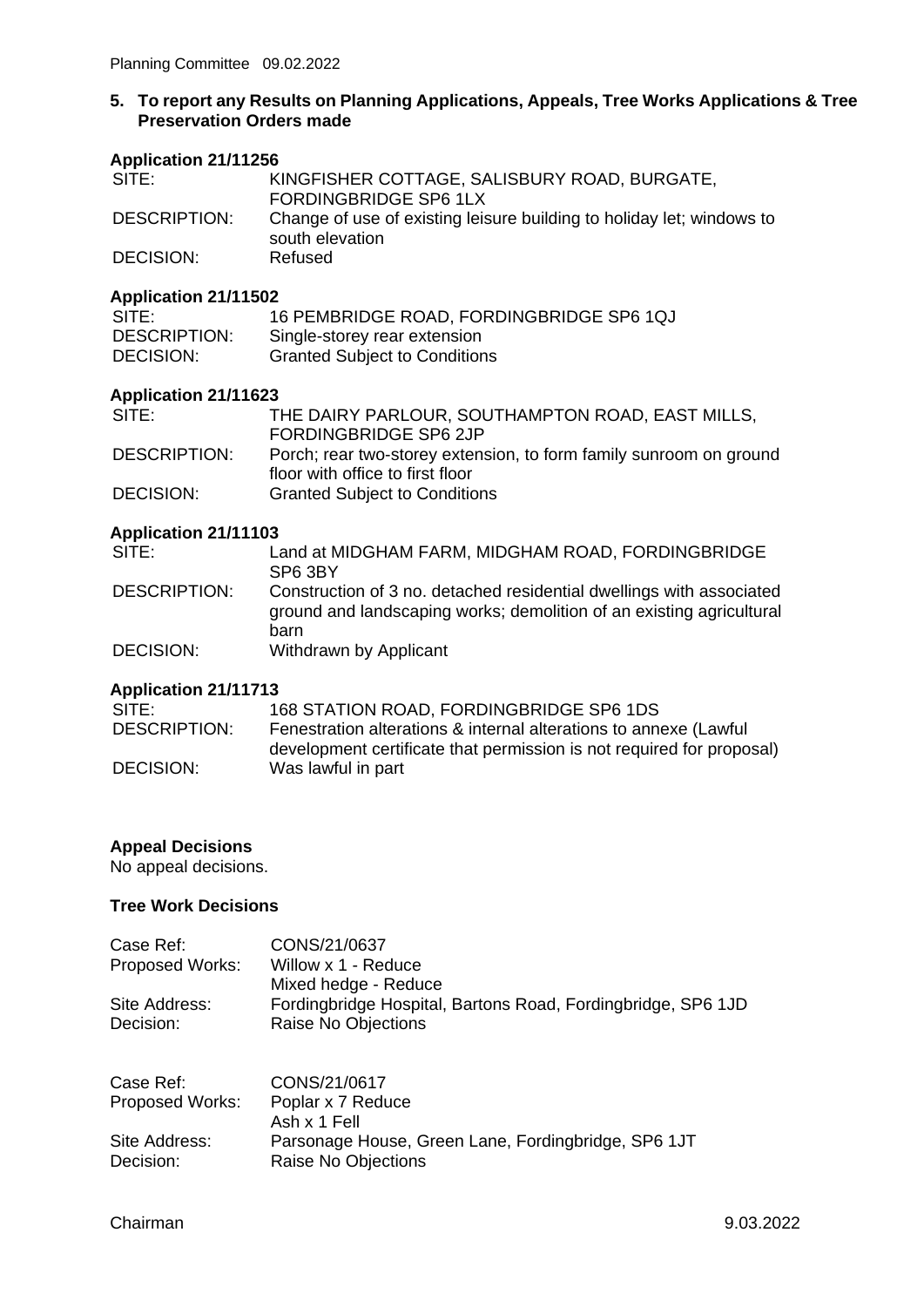Planning Committee 09.02.2022

| CONS/22/0006                            |
|-----------------------------------------|
| Yew x 1 Reduce                          |
| Spruce x 1 Fell                         |
| Apple x 1 Reduce                        |
| 29 BARTONS ROAD, FORDINGBRIDGE, SP6 1JD |
| Raise No Objections                     |
|                                         |

## **6. To consider new Planning Applications**

HCC/2022/0028 Ringwood & Fordingbridge Skip Hire, Courtwood Ringwood & Fordingbridge Farm, Court Hill, Sandleheath SP6 1QD Skip Hire Alterations to the site layout (as approved under APP/Q1770/W/18/3197963); new drainage scheme; change of use from access track to operational yard area in south-eastern corner Cllr Paton presented this application. She reported that the lower yard area will be concreted and the welfare and toilet block relocated to the track. The existing separate entrance and exit will be replaced with a single entrance / exit. There would be no increase in the traffic movements. These changes would make better use of the space.

Councillors agreed that this would be an improvement of the site and had no objections to this application.

| 22/10046 | <b>IWELFORD, STUCKTON ROAD,</b><br><b>FORDINGBRIDGE SP6 1AR</b> | Mr & Mrs Wagland |  |
|----------|-----------------------------------------------------------------|------------------|--|
|          |                                                                 |                  |  |

Use of the building at the rear of the house as two holiday let units (Retrospective) Cllr Paton presented this application and reported that permission had originally been given for ancillary accommodation only. She raised concern that these units may have been built with the intention of becoming holiday flats and said that, if so, then this is a devious way to approach gaining permission. Cllr Paton reported that the main difference would be in the number of cars accessing the site but that they would be using the same entrance as for the main house.

Cllr Paton proposed and it was seconded by Cllr Earth and therefore **RESOLVED** to recommend PERMISSION under PAR3, because the work has already been done and the holiday flats already in use. However, Fordingbridge Town Council is not happy with the way that planning permission has been approached and wants the condition imposed that this accommodation is only to be sold with the main property and not separately. All in favour.

The applicant left the meeting.

| 21/10658                                                                                             | UNIT 1, 1 BRIDGE STREET, FORDINGBRIDGE Mr Gulabakh - Hants                                          |                  |  |  |
|------------------------------------------------------------------------------------------------------|-----------------------------------------------------------------------------------------------------|------------------|--|--|
|                                                                                                      | SP6 1AH                                                                                             | Developments Ltd |  |  |
|                                                                                                      | Use of first & second floor as 3 flats; retain existing Class E (formerly including class A1/A2 use |                  |  |  |
|                                                                                                      | and offices) on ground floor; remodelling of rear ground floor to create residential unit 4;        |                  |  |  |
|                                                                                                      | extension to form staircase to first floor; bin & cycle store; external alterations to windows &    |                  |  |  |
| doors (Retrospective)                                                                                |                                                                                                     |                  |  |  |
|                                                                                                      | CIIr Lewendon presented this application. He reported that the building had been sold with          |                  |  |  |
|                                                                                                      | planning permission (application 18/10686) but that the work carried out by the new owner does      |                  |  |  |
|                                                                                                      | not comply. He said that the ground floor had permission to be converted into one large             |                  |  |  |
|                                                                                                      | business area but is now split into three units instead. Permission was given for a 1-bedroom       |                  |  |  |
| ground floor apartment (bungalow) but this space has now been converted into a 2-bedroom             |                                                                                                     |                  |  |  |
| property instead. The first-floor flats are vastly different from the approved plans, with shapes of |                                                                                                     |                  |  |  |
| the flats being altered and walls relocated. On the second floor, another bedroom has been           |                                                                                                     |                  |  |  |
| built into the roof space, again without permission. Planning application 18/10686 provided          |                                                                                                     |                  |  |  |
| accommodation for 9 people, this development can house 16 people. Cllr Lewendon reported             |                                                                                                     |                  |  |  |
|                                                                                                      | that there is only one parking space provided and this is attached to the bungalow. Cllr Jackson    |                  |  |  |
|                                                                                                      |                                                                                                     |                  |  |  |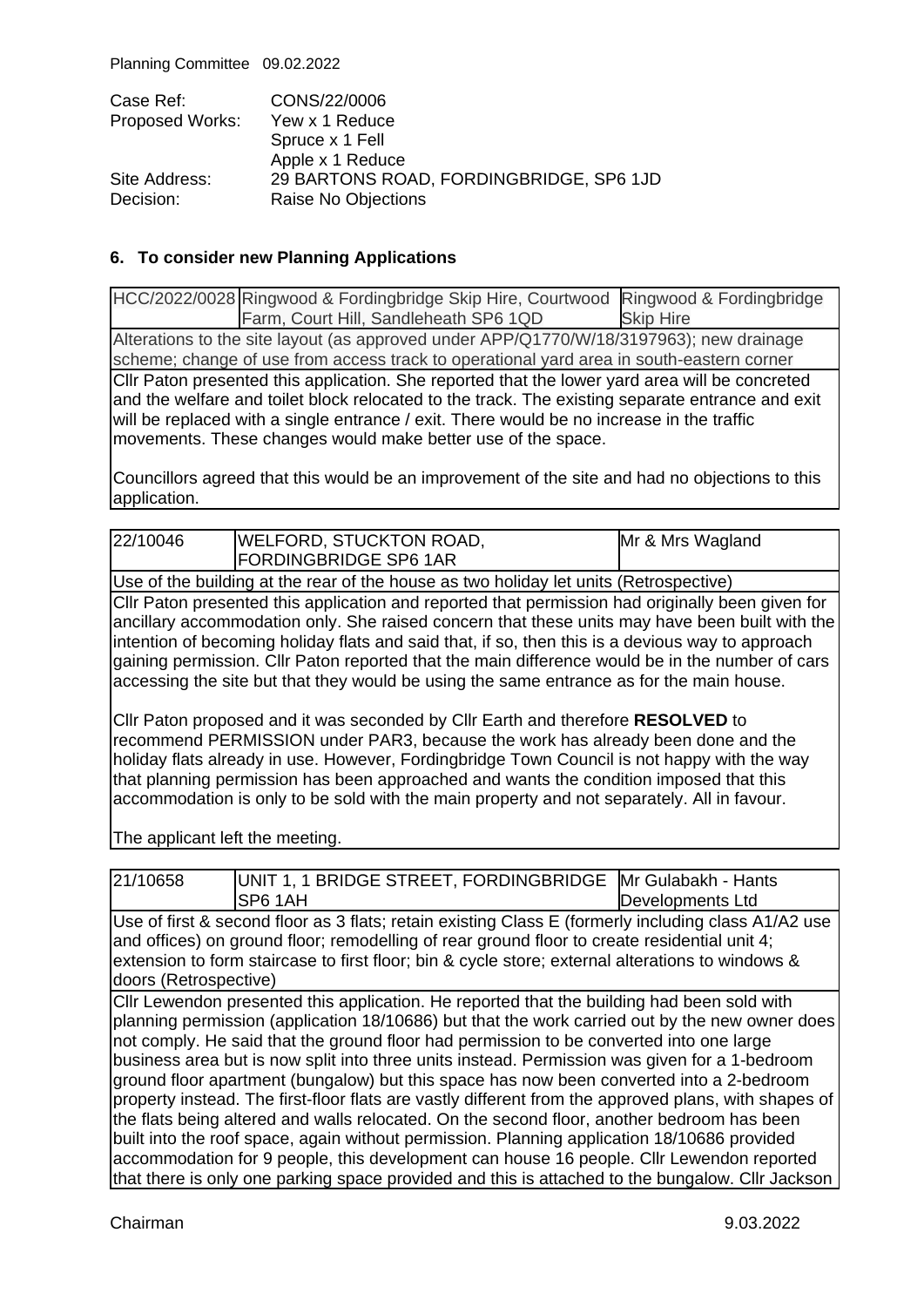commented that there is already pressure on the town centre with regards to parking. Cllr Lewendon reported that the Conservation Officer wanted wooden windows, however cheap plastic windows have been used instead.

Cllr Jackson proposed and it was seconded by Cllr Earth and therefore **RESOLVED** to recommend REFUSAL under PAR4. Fordingbridge Town Council does not want developers who don't conform to planning permission and this application is a huge deviation from the plans for which permission was given. The increase in the occupancy is too great for the space available and this also puts unacceptable pressure on parking in the town centre. The windows chosen are unsuitable for the area. All in favour.

| 22/10068 | KINGFISHER COTTAGE, SALISBURY ROAD,<br><b>IBURGATE, FORDINGBRIDGE SP6 1LX</b> | <b>IMr Pritchard</b> |
|----------|-------------------------------------------------------------------------------|----------------------|
|----------|-------------------------------------------------------------------------------|----------------------|

Use of existing leisure building as annex to main dwelling; windows to south elevation Cllr Mouland presented this application. He reported that as part of the planning application, a new drainage system has been installed which elevates sewage to the standard of drinking water. The main house is an old, cold building and the owners are in their 70s. The leisure building however, is warm and the owners are not intending to let it out. The Environment Agency however, is concerned and wants it stipulated that it will always be an annex.

Cllr Hale proposed and it was seconded by Cllr Lewendon and therefore **RESOLVED** to recommend PERMISSION under PAR3, but with the condition that it always remains an annex with the main building. All in favour.

| 21/11705 | MERRIE LEAS, FRYERN COURT ROAD,<br>BURGATE, FORDINGBRIDGE SP6 1ND | <b>Childs</b> |
|----------|-------------------------------------------------------------------|---------------|
|          | Cladding of existing metal gate; timber fencing (Retrospective)   |               |

Cllr Adams presented this application.

Cllr Adams proposed and it was seconded by Cllr Lewendon and therefore **RESOLVED** to recommend PERMISSION under PAR3, because it doesn't create a problem, no one will notice it, it fits in with the countryside scheme and gives more privacy. All in favour.

| 22/10060 | THE GEORGE INN, 14 BRIDGE STREET, | Mrs Roylance |
|----------|-----------------------------------|--------------|
|          | <b>FORDINGBRIDGE SP6 1AH</b>      |              |

Proposed change of use on existing courtyard car park to dining and seating area. Proposed timber dining pods, covered timber pergola walkway and seating area.

Cllr Goldsmith presented this application saying that there are 12 car parking spaces, two of which were used by the incumbents and the remainder by guests. Cllr Goldsmith reported that cars often became stuck in the car park due to the layout and narrow exit. Six dining pods have now been installed in this area instead. Cllr Goldsmith reported that no objections have been made to this application on the grounds of noise. Cllr Anstey commented that Bridge Street would now be safer due to cars no longer turning into and out of the car park. Cllr Goldsmith reported that some people now park along Bridge Street instead.

Cllr Goldsmith proposed and it was seconded by Cllr Paton and therefore **RESOLVED** to recommend PERMISSION under PAR3, because it is a better use of the premises and makes Bridge Street safer due to cars no longer turning into and out of the car park of the George Inn. All in favour.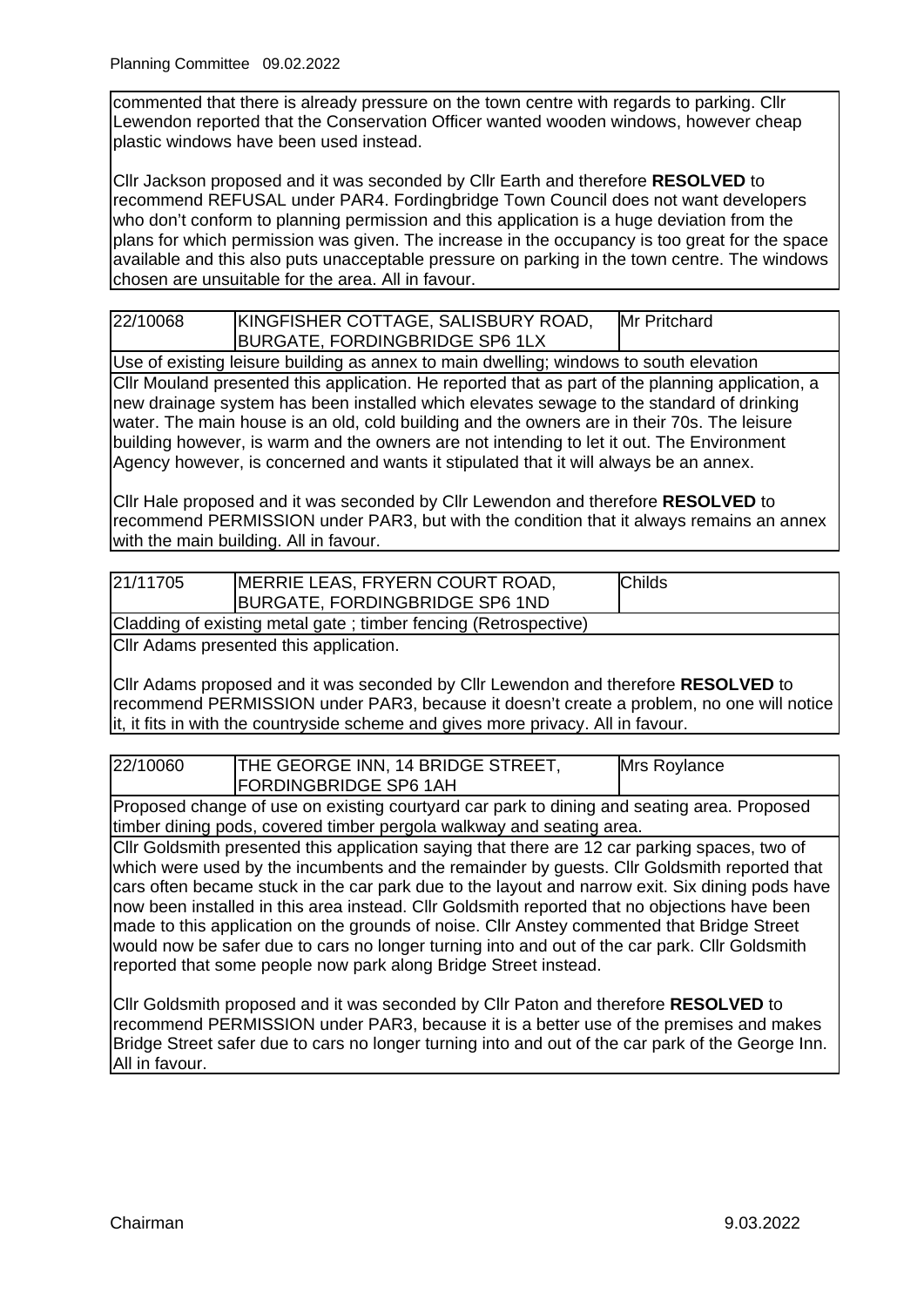### 22/10106 9 JUBILEE ROAD, FORDINGBRIDGE SP6 1DP England

Ground floor re-modelling and rear extension; creation of new first floor including lifting of the existing ridge

Cllr Anstey presented this application. He reported that neighbouring properties have already extended in a similar way and that there is plenty of space due to the long gardens. The increase in the height of the ridge from 5m to 7m is comparable with neighbouring properties and there are no issues with light or overlooking.

Cllr Anstey proposed and it was seconded by Cllr Mouland and therefore **RESOLVED** to recommend PERMISSION under PAR3, as there is no adverse effect on the street scene or amenities. All in favour.

| 22/10107 | <b>FOREST VIEW, FRYERN COURT ROAD,</b><br>BURGATE, FORDINGBRIDGE SP6 1NE | Ms. Williams |
|----------|--------------------------------------------------------------------------|--------------|
|          |                                                                          |              |

Two storey side extension and replacement of conservatory with tiled roof and skylights Cllr Hale presented this application. He reported that the house is small and the proposed extension large; possibly greater than a 30% increase on the overall property size.

Cllr Paton proposed and it was seconded by Cllr Mouland and therefore **RESOLVED** to recommend PERMISSION under PAR1, but would accept the decision reached by the District Council's Officers under their delegated powers. Concern was raised that the proposed extension may increase the overall property size by more than 30% although this won't affect any other properties in the area. All in favour.

## **7. To consider new Tree Works Applications**

Members considered the following applications.

| <b>Case Ref:</b>                    | TPO/22/0055                                                  |
|-------------------------------------|--------------------------------------------------------------|
| <b>Proposed Works:</b>              | 1x Wellingtonia - Prune<br>1x Laurel Hedge - Prune           |
| <b>Site Address:</b>                | West Grove House, 6 Westgrove, Fordingbridge, SP6 1LS        |
| Case Ref:<br><b>Proposed Works:</b> | CONS/22/0060<br>Cedar x 1 - Prune; Limes x 10 - Prune;       |
| <b>Site Address:</b>                | Bickton House, Bickton Lane, Bickton, Fordingbridge, SP6 2HA |
|                                     |                                                              |

| <b>Case Ref:</b>       | TPO/22/0075                              |
|------------------------|------------------------------------------|
| <b>Proposed Works:</b> | Willow x 2 Prune                         |
| <b>Site Address:</b>   | Timbermill Court, Fordingbridge, SP6 1RG |

## **8. To consider any Licensing Act 2003 applications**

No licensing applications.

**9. To consider endorsing a document regarding the Public Realm in Fordingbridge** Councillors considered the document that Cllr Wilson had written. Cllr Jackson reported that a lot of issues are dealt with and a lot of good points raised in the document.

Cllr Jackson proposed and it was seconded by Cllr Paton and therefore **RESOLVED:** to endorse the document regarding the Public Realm in Fordingbridge. All in favour.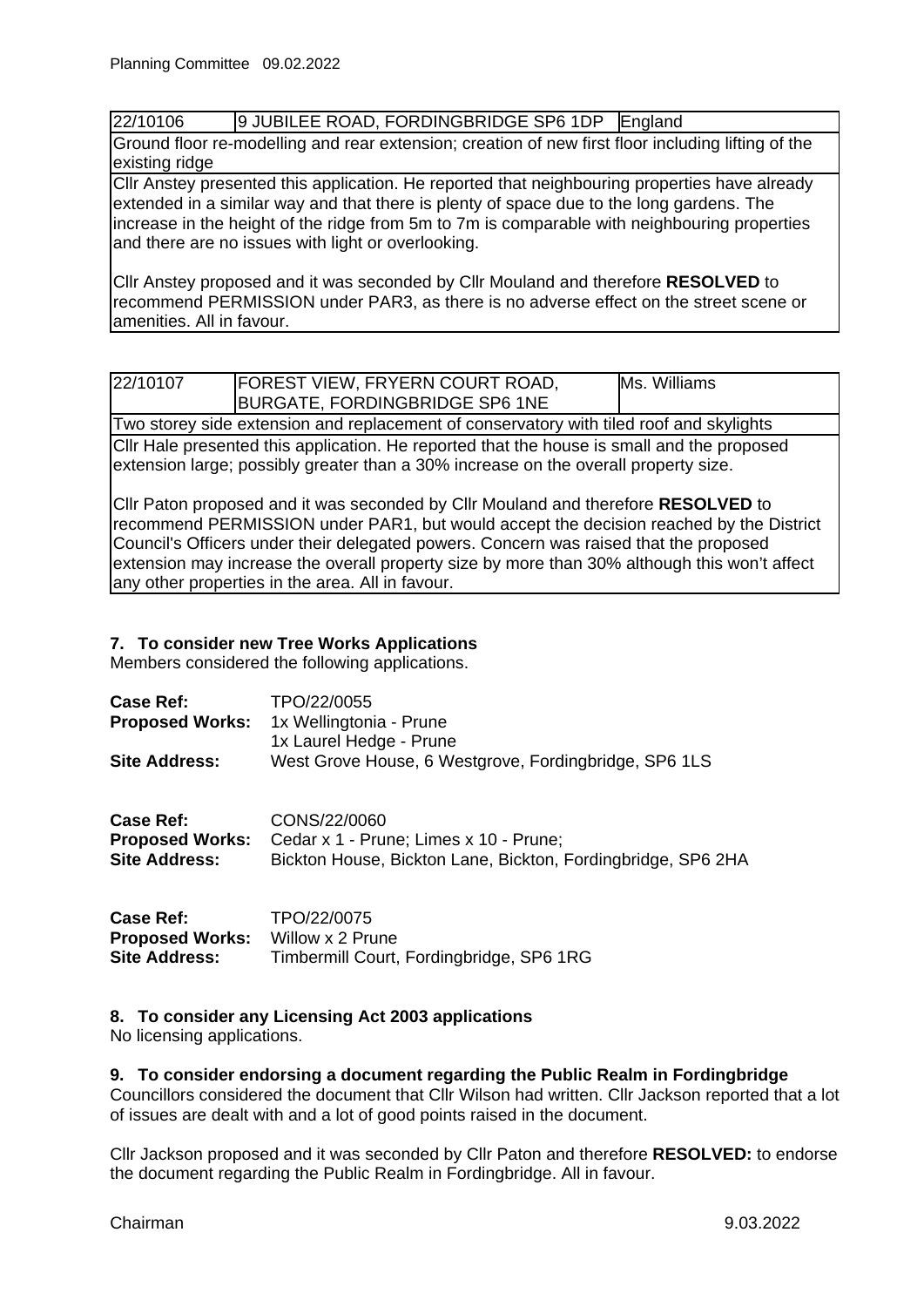### **10. To note any items of correspondence**

A strategic sites update has been received – see appendix.

Cllr Hale received an email from a resident of Burgate regarding site 18, raising concerns that the applications are being dealt with piecemeal and the drainage may be insufficient for the site. Cllr Paton responded that neither Fordingbridge Town Council nor the NFDC Case Officer were looking at the applications in this way. She reported that the phosphate issue would be causing problems for a while yet.

#### **11. To receive a report from the Clerk or any other relevant planning business**

Cllr Jackson attended the Alderholt Parish Council meeting last Saturday asking Alderholt residents for their views on the future development of Alderholt before drafting their Neighbourhood Plan. He reported that Alderholt Parish Council wish to liaise more closely with Fordingbridge Town Council regarding future development of the area and to discuss cross-boundary issues. Cllr Paton recommended that this information be highlighted to the NFDC Head of Planning.

Cllr Lewendon reported that Penny Farthing Homes have placed a long temporary plastic pavement on the western verge of Whitsbury Road, south from the SANG gate to where the pavement begins just before the junction with Parsonage Park Drive. He said that vehicles parking on this structure are causing damage and asked that a request be shared on Facebook asking the public not to park on it.

Cllr Paton reported that Cllr Wilson, the Clerk and she had attended a site visit to Augustus Park with Claire Upton Brown, Head of Planning at NFDC, and Ian Rayner, Development Management Team Leader at NFDC. FTC has raised issues regarding this development with NFDC. The path by the Junior School was not included in the plans for the developers to upgrade and the inference was that Fordingbridge Town Council would pay for the upgrade instead. Cllr Paton thought it a nonsense that 10 parking spaces had been included in the development for parents to drop off their children for school, but there was no decent path for the children to walk to school. Cllr Paton reported that more NFDC officers are being assigned to follow up on Strategic Sites to ensure the planning conditions are adhered to. However, section 106 monies would be used to fund these extra officers.

Cllr Paton reported that delegated powers have been given today to the NFDC Head of Planning to approve the Tinkers Cross application 20/11469, once the phosphates issues have been resolved.

Several councillors reported technical problems when trying to join the NFDC CIL Teams meeting on 21<sup>st</sup> January. Cllr Jackson attended the meeting and reported that the 15% CIL that FTC would be entitled to is capped at £100 per property up to 3000 houses i.e. a maximum of £300k. He recommended that FTC draw up some proposals for NFDC to spend their section of the CIL funding on.

Cllr Paton reported on the transport meeting held on  $17<sup>th</sup>$  January with HCC and NFDC, the PowerPoint presentation for which has since been circulated to members. She said that comments and suggestions should be fed back to HCC via the Clerk. Cllr Lewendon recommended that a traffic survey be conducted and that school children be included in the figures for commuting.

## **12. To note the date of the next meeting as Wednesday 9th March 2022**

The meeting closed at 21.01pm.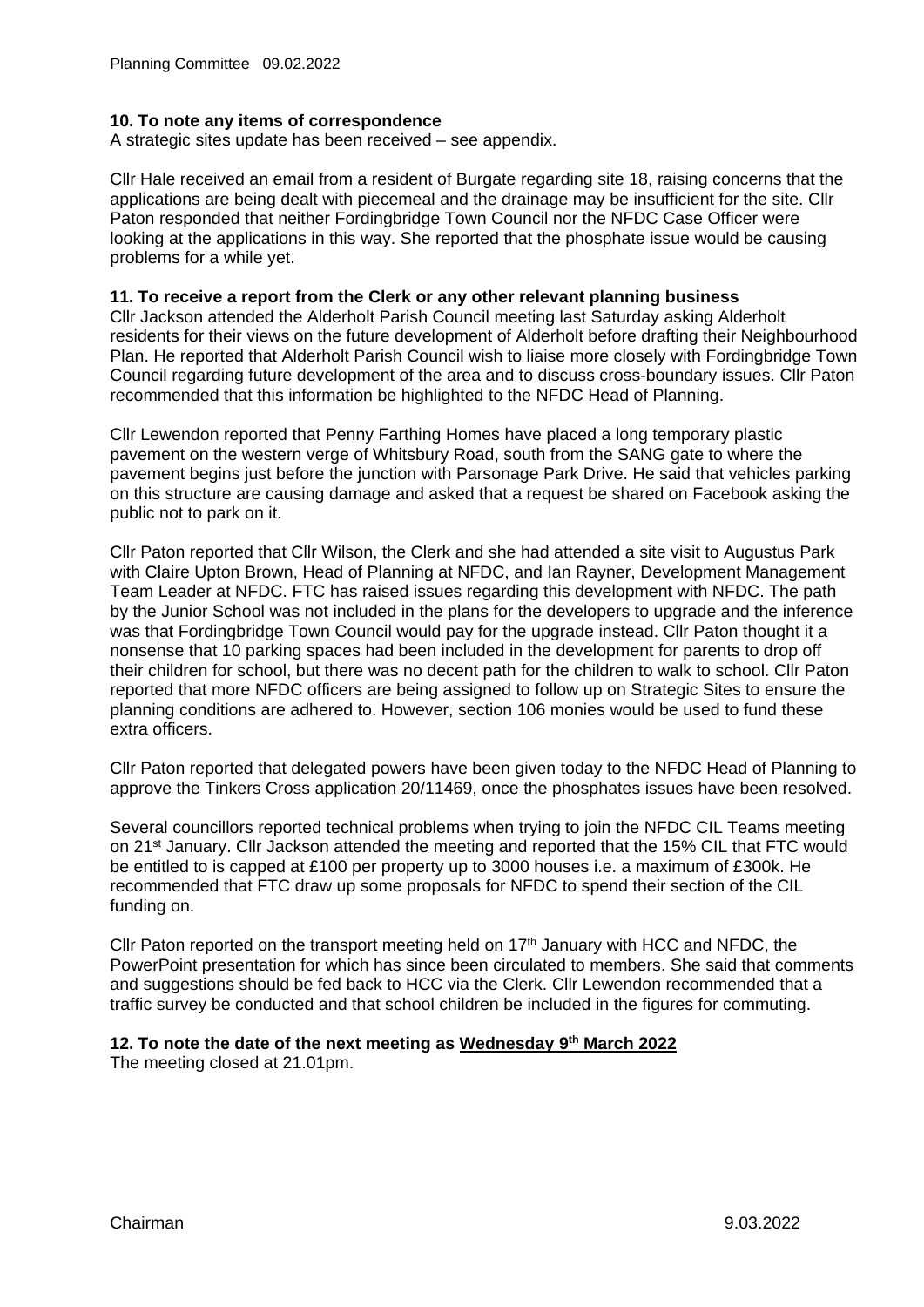# **Strategic Sites Update (February 2022)**

## **FORD 1 – Augustus Park, (Land East of Whitsbury Road), Fordingbridge SP6 1NQ Planning Permission Ref: 17/10150 – 145 dwellings**

A lot of the site had muddy roads. This is probably because the contractor is beginning to pull the welfare units, materials and equipment off site. Having said that, the roads do need more cleaning. I have updated the Planner as he has been dealing with this issue on behalf of residents.

There are a lot of highways works being carried out across the site as the road gullies are being raised ready for the final road surfacing to be laid.

The temporary car parking area at the Northern end, adjoining the site, has been cleared of the majority of the equipment and materials. The temporary grasscrete parking surface has also been removed from half of the area.

The spoil removal from the Northern end, adjoining the site, is still ongoing.

Works to install the gabion baskets to cover the ends of the drainage pipes in the swale and the swale construction in certain areas of the linear SANG are still due to be completed.

The playground is open. The play surfacing work has been completed. The hard stand edging at the play area gate entrance will be completed at the same time as the adjoining new footpath construction.

The maintenance parking area and widened maintenance access into the Western SANG has not commenced yet.

Some of the remedial planting has been undertaken, but more is due to go in. This needs to be completed within this planting season, before the end of March.

Plots 1 and 2 are not yet occupied. The landscape contractor is currently planting up this area. Plot 119 is now occupied, the remaining Plots to be occupied are 121, 129 and 130. External and landscaping works are still being completed on these plots.

Regular monitoring of this site by the Site Monitoring Officer will continue in the short and medium term.